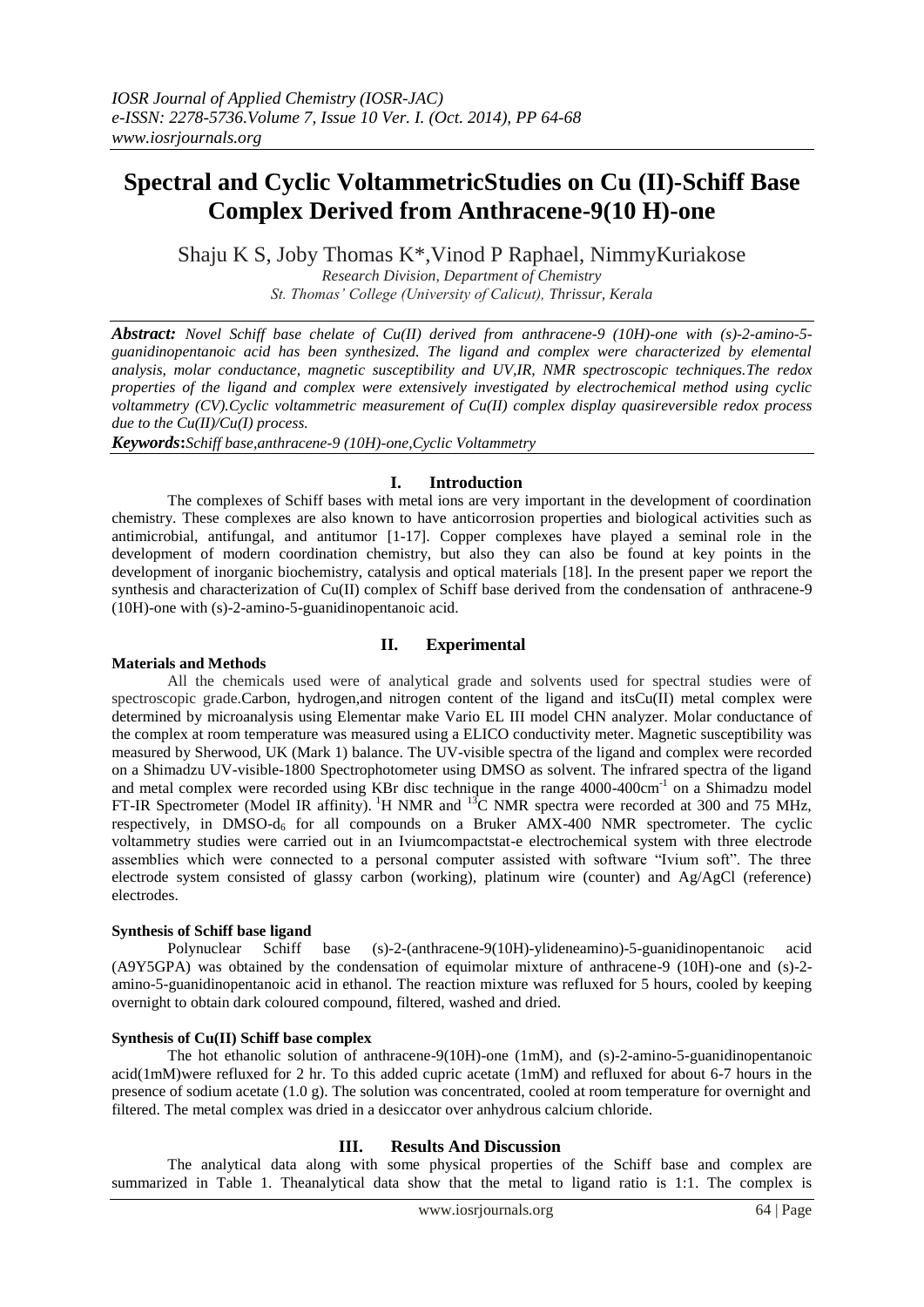colouredand non hygroscopic in nature. It is insoluble in water but slightly soluble in organic solvents like ethanol, methanol and DMSO. The very low molar conductance value of the complex in DMSO at a concentration of  $10^{-3}$ M at room temperature was indicative of their non electrolytic nature. The Cu(II) chelate exhibited the magnetic moment 1.38B.M which is a low value compared to the spin only value 1.73B.M. This suggests a dimeric square planar configuration facilitating anti-ferromagnetic exchange.

## **Electronic spectra**

The electronic spectrum of the Schiff base A9Y5GPA showed three specific bands around 26400, 33200 and 40616cm<sup>-1</sup>, characteristic of n→π<sup>\*</sup>,  $\pi \rightarrow \pi^*$  and n→σ<sup>\*</sup> transitions respectively. Electronic spectrum of the Cu(II) chelate gave a single broad and poorly resolved absorption band around 13880cm<sup>-1</sup>, characteristic of  $Cu(II)$  with  $D_{4h}$  symmetry.

| Complex     | Colour | Yield<br>$\frac{9}{6}$ | Mol.w | M.P<br>$(^0C)$ | Metal % Found<br>(Calculated) | <b>Elemental Analysis</b> |                |                  |
|-------------|--------|------------------------|-------|----------------|-------------------------------|---------------------------|----------------|------------------|
|             |        |                        |       |                |                               | Found (Calculated)        |                |                  |
|             |        |                        |       |                |                               | C%                        | H %            | N %              |
| A9Y5GPA     | Dark   | 85                     | 265   | 235            |                               | 68.18<br>(68.48)          | 6.03<br>(6.27) | 15.48<br>(15.97) |
| $[CuLAc]_2$ | Bluish | 72                     | 944   | >300           | 6.44                          | 55.62                     | 4.88           | 11.26            |
|             | Green  |                        |       |                | (6.73)                        | (55.94)                   | (5.09)         | (11.86)          |

**Table 1.**Microanalytical data of Schiff base and its Cu(II) complex

## **IR Spectra**

The stretching vibration of  $NH_2$  and NH group of the ligand appeared in the region 3425cm<sup>-1</sup> and 3304cm<sup>-1</sup> respectively. The asymmetric and symmetric stretching frequencies of the carboxylate groups exhibited respectively at 1656cm<sup>-1</sup> and 1456cm<sup>-1</sup>. The IR spectral data of the ligand A9Y5GPA contain a significant absorption frequency at 1595cm<sup>-1</sup>which may be assigned to the stretching frequency of C=N group which upon complexation undergoes red shift by ca. 30 cm<sup>-1</sup> indicating the involvement of azomethine nitrogen in coordination. The asymmetric and symmetric stretching vibrations of COO of ligand shifted to lower frequency upon complexation and were appeared at  $\approx 1650$ cm<sup>-1</sup> and  $\approx 1430$ cm<sup>-1</sup>. The Δυ value (υ<sub>COO (asym)</sub>-υ<sub>COO</sub>  $(\text{sym})$  ≈ 220cm<sup>-1</sup>are consistent with monodentate carboxylate moiety. Conclusive evidence of bonding of the ligand to the central metal ion is provided by the appearance of bands at the region  $520 - 552$ cm<sup>-1</sup> and 442- $467 \text{cm}^{-1}$ , which can be assigned to  $v_{\text{M-O}}$  and  $v_{\text{M-N}}$  bands respectively.

# **<sup>1</sup>H NMR and <sup>13</sup>C NMR Spectra**

The <sup>1</sup>H NMR spectrum of the ligand showed a singlet peak at highly deshielded region ( $\delta$  12.2) can be assigned to the carboxylic acid proton. All aromatic protons showed their characteristic resonance peaks between  $\delta$  7.40 and 8.35 in the <sup>1</sup>H NMR spectrum. A broad peak at  $\delta$  6.97 can be attributed to free NH<sub>2</sub> proton in the ligand. The methylene proton attached to NH group showed a peak at  $\delta$  2.45. The CH proton attached to -N=C< (azomethine) exhibited a peak at δ 4.46. The <sup>13</sup>C NMR spectrum of the ligand exhibited a peak at 182.1 ppm due to the presence of highly electron withdrawing oxygen atoms on the carboxylic group and also due to the π-electron anisotropic effect. The methylene carbon attached to NH group showed a peak at  $\delta$  37.66 ppm. The carbon atom of the azomethine moiety resonated at 140.05 ppm. The proton nmr spectrum of the complex was very much complex and peak detection was difficult with respect to each characteristic protons. The NMR spectrum of the complex exhibited significant difference from the spectrum of the ligand A9Y5GPA mainly in two regions. The disappearance of the signal at δ 12. 2 due to the acid proton in the ligand, is a clear indication of the coordination of the ligand through the carboxylate group. Similarly, there is a downward shift of the signals due to carboxylic acid and azomethine carbon atoms. This can be attributed to the lowering of electron densities as a result of coordination to the metal ion. The spectral and elemental analysis confirms the general structures of the ligand and complex as shown in Fig.1and Fig.2 respectively.





**Fig. 1.**Structure of Schiff base A9Y5GPA **Fig. 2**.Structure of Cu(II)- A9Y5GPA complex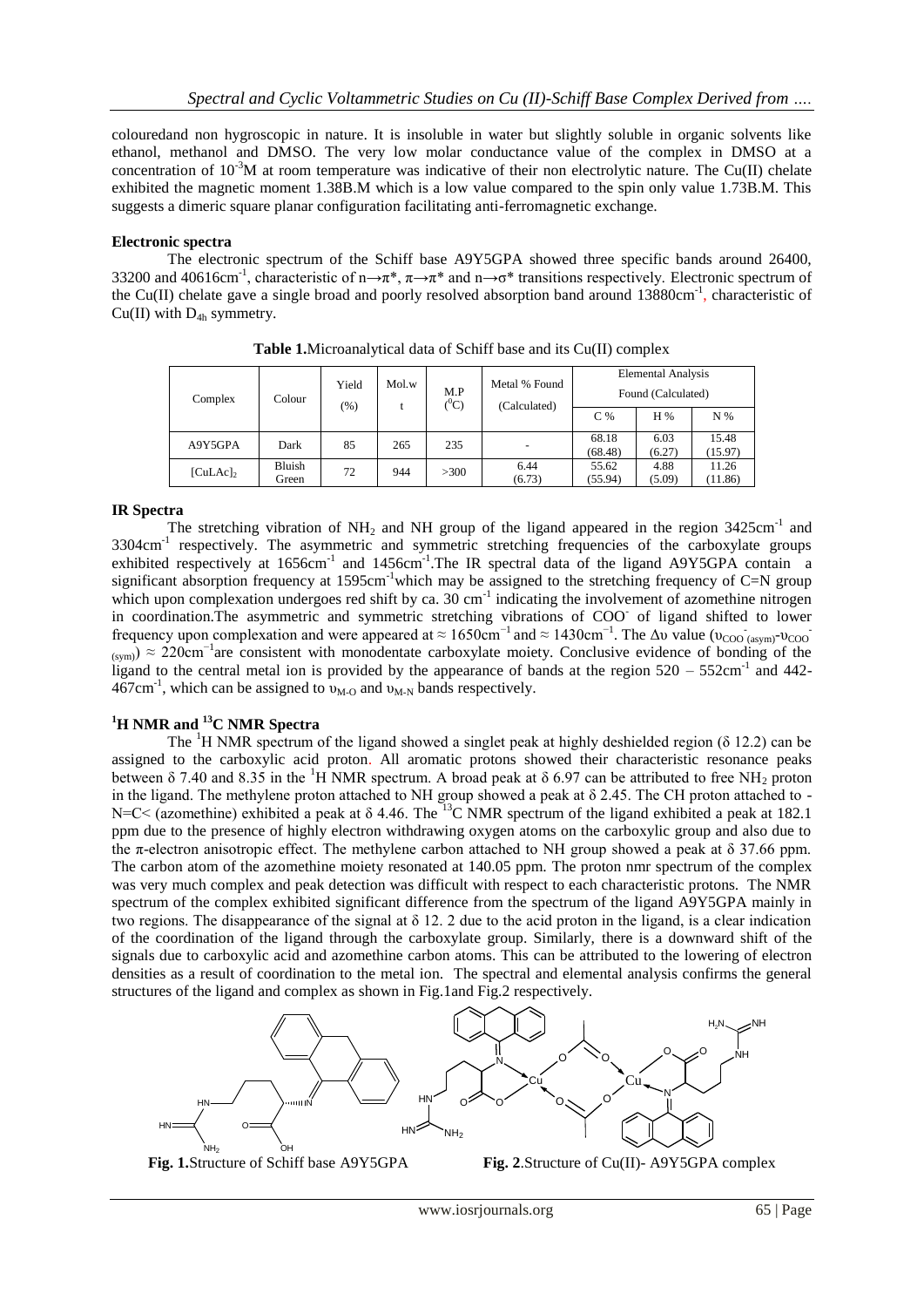#### **CV studies on the Schiff base A9Y5GPA**

The electrochemical response of the Schiff base A9Y5GPA was studied by recording the cyclic voltammogram in the potential range +1.0 V to -1.0 V. The Fig.3 shows the CV of A9Y5GPA at a scan rate of 0.1 V/s. It can be observed that there are one cathodic peak represented by A and three anodic peaks represented by B, C and D. The  $E_p$  and  $i_p$  values of the various peaks are listed in the table 4.2. From the Fig. 3 and Table 2, the electrochemical characteristic of A9Y5GPA can be interpreted as follows.



The peak A appeared at -0.790 V can be considered due to the two electron reduction process of the azomethine moiety into saturated system. The involvement of two electrons was assumed, since the height of this cathodic peak was significantly higher than the other normal peaks. The two oxidation peaks observed at B and C can be attributed to the two successive oxidation processes of the reduced form of the Schiff base. Thus the original molecule regenerates at a higher oxidation potential 0.390 V. The overall mechanism of the redox process is depicted in the Fig. 5. The third oxidation peak D appeared at 0.142 V in the volammogram may be due to the involvement of (s)-2-amino-5-guanidinopentanoic acid moiety.



**Fig. 5.**Mechanism of redox process at azomethine moiety of A9Y5GPA

| Scan Rate<br>(V/s) | Redox Peak | $E_{pa}(V)$                  | $E_{pc}(V)$ | $i_{pa}(\mu A)$          | $i_{pc}(\mu A)$ |
|--------------------|------------|------------------------------|-------------|--------------------------|-----------------|
|                    | A          | $\qquad \qquad \blacksquare$ | $-0.747$    |                          | 5.03            |
|                    | B          | $-0.589$                     |             | 3.105                    |                 |
| 0.04               | C          | 0.083                        | -           | 0.569                    |                 |
|                    | D          | 0.362                        |             | 0.246                    |                 |
|                    | A          |                              | $-0.758$    |                          | 5.382           |
|                    | B          | $-0.588$                     |             | 3.30                     |                 |
| 0.06               | C          | 0.110                        |             | 0.609                    |                 |
|                    | D          | 0.374                        |             | 0.285                    |                 |
|                    | А          |                              | $-0.766$    |                          | 5.75            |
|                    | B          | $-0.585$                     |             | 4.172                    |                 |
| 0.08               | C          | 0.120                        |             | 0.871                    |                 |
|                    | D          | 0.388                        |             | 0.197                    |                 |
|                    | А          | $\qquad \qquad \blacksquare$ | $-0.790$    | $\overline{\phantom{0}}$ | 7.08            |
|                    | B          | $-0.589$                     | ۰           | 4.66                     | ۰               |
| 0.10               | C          | 0.142                        | ۰           | 0.990                    | ۰               |
|                    | D          | 0.390                        |             | 0.394                    |                 |

**Table 2.** Cyclic Votammetric data for Schiff base A9Y5GPA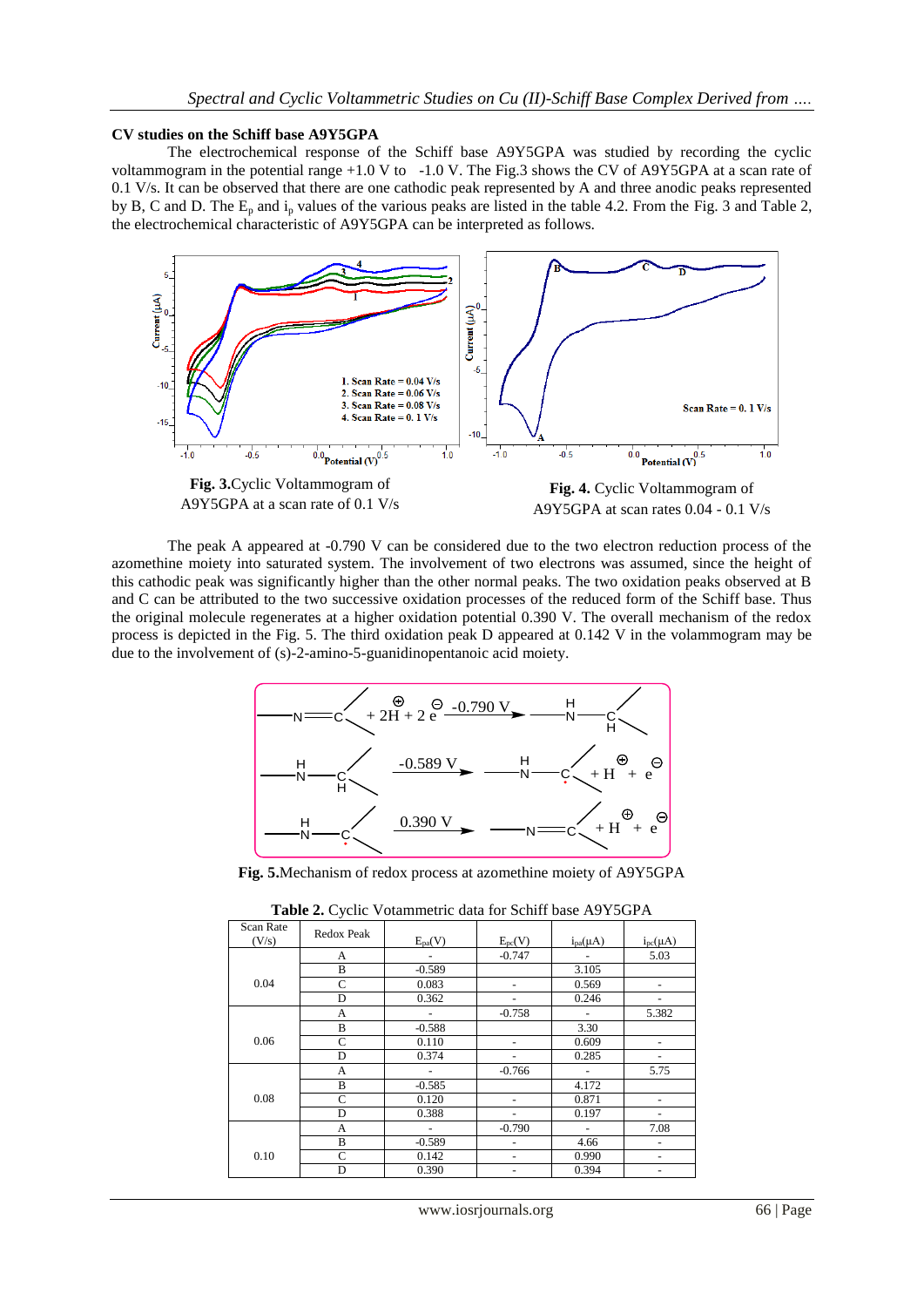# **CV studies on the Cu(II)-A9Y5GPA complex**

Fig. 6 and 7 show the cyclic voltammogram of Cu(II) complex at a scan rate of 0.1 V/s and 0.04-0.1 V/s respectively. The Table3 exhibits the CV data of Cu(II) complex at different scan rates.

| <b>Tables:</b> Cyclic Volummetric data for Cu(II) 112150111 complex |          |              |                |           |                 |                                  |  |  |
|---------------------------------------------------------------------|----------|--------------|----------------|-----------|-----------------|----------------------------------|--|--|
| Scan                                                                |          |              |                |           |                 |                                  |  |  |
| Rate                                                                | $E_{pa}$ | $E_{\rm pc}$ | $\Delta E_{p}$ | $1_{pa}$  | $1_{\text{pc}}$ |                                  |  |  |
| (V/s)                                                               | V)       | V)           |                | $(\mu A)$ | $(\mu A)$       | i <sub>pa</sub> /i <sub>pc</sub> |  |  |
| 0.04                                                                | $-0.507$ | $-0.671$     | 164            | 0.608     | 2.687           | 0.2                              |  |  |
| 0.06                                                                | $-0.511$ | $-0.685$     | 174            | 0.675     | 3.382           | 0.2                              |  |  |
| 0.08                                                                | $-0.526$ | $-0.693$     | 167            | 0.771     | 3.838           | 0.2                              |  |  |
| 0.1                                                                 | $-0.528$ | $-0.712$     | 184            | 0.783     | 4.605           | 0.2                              |  |  |

**Table3.** Cyclic Votammetric data for Cu(II) - A9Y5GPA complex

The cyclic voltammogram of Cu(II) complex  $(+1.0 \text{ V}$  to  $-1.0 \text{V})$  at a scan rate of 0.1 V/s shows a quasireversible peak in the negative region, characteristic of the Cu(II)  $\rightarrow$  Cu(I) couple at E<sub>pc</sub>= -0.712, with associated anodic peak at  $E_{pa}$  = -0.528 for Cu(I)  $\rightarrow$  Cu(II). On comparing the voltammogram of A9Y5GPA and its Cu(II) complex, it is evident that the oxidation peaks appeared in the voltammogram of Schiff base (peaks C and D) was totally disappeared on complexation. The peak separation value also increases with the scan rate, giving further evidence for the quasi-reversible Cu(II)/Cu(I) couple.



**Fig. 6.**Cyclic Voltammogram of A9Y5GPA and Cu(II) complex at a scan rate of 0.1 V/s

**Fig. 7.**Cyclic Voltammogram of Cu(II)- A9Y5GPA complex atscan rates 0.04 - 0.1 V/s

# **Effect of scan rate and multiple scan on the voltammogram of A9Y5GPA and Cu(II) complex**

Fig.4shows the cyclic voltammogram of A9Y5GPA at different scan rate. As the scan rate increases, the  $E_{\text{pc}}$  values are shifted to more negative potentials. For the peaks B, C and D, no counter cathodic peak was observed in the voltammogram. Similarly counter anodic peak was absent for the reduction process designated by "A" and it may be concluded that the reduction and oxidation process occurred in the potential range -1 to +1 V for the Schiff base A9Y5GPA were irreversible in nature.

The variation of  $i<sub>p</sub>$  values with the square root of scan rate is depicted in the Fig.8 and 9. The currentscan responses [19, 20] ( $i<sub>p</sub>$ versus v<sup>1/2</sup>, Randles-Sevcik representation) are straight lines which exhibit slight deviations from linearity. These deviations suggest a change from a diffusion-controlled process to a mixed controll process.